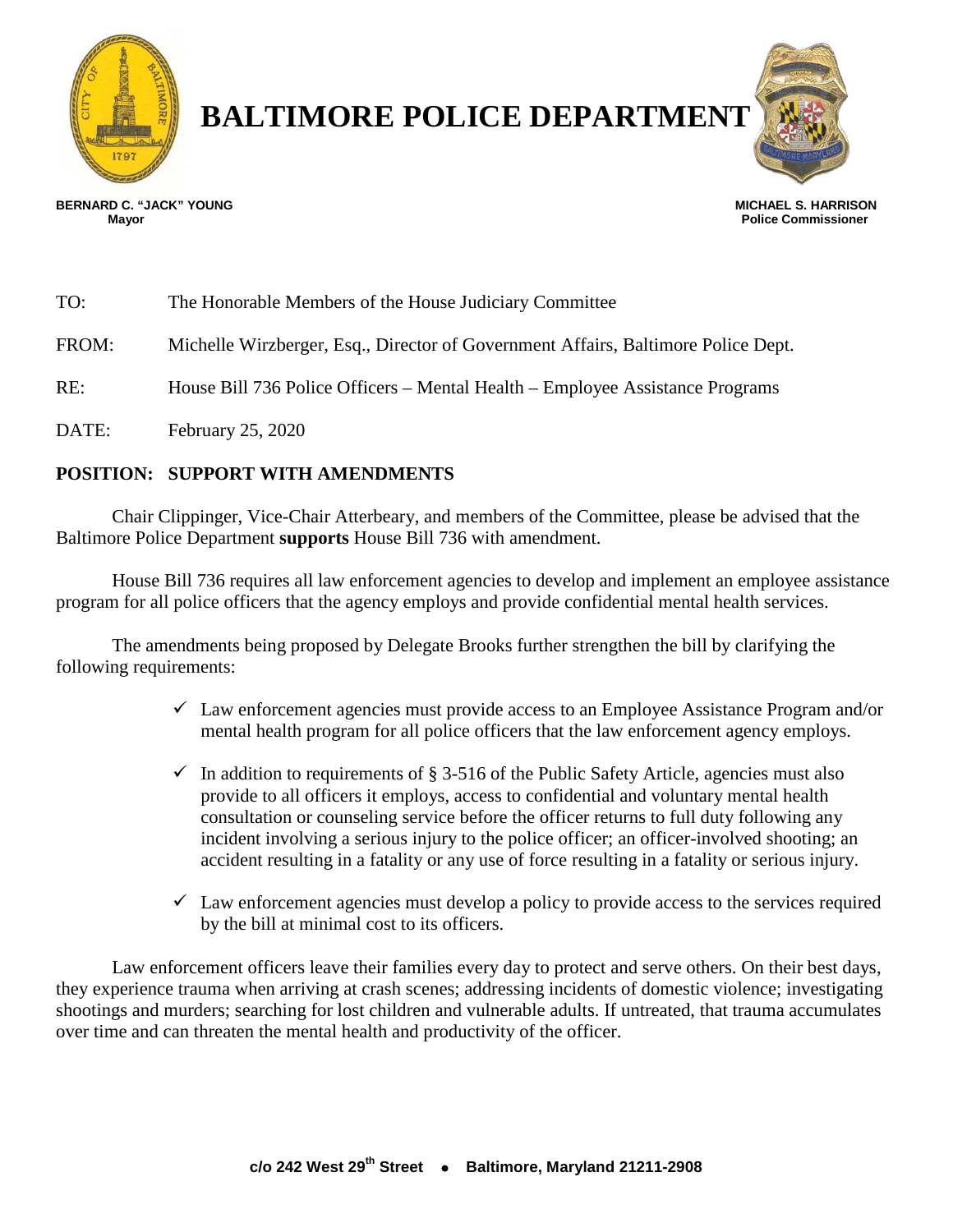Our officers deserve our support and assistance in relieving themselves of that trauma and ensuring that they are healthy. That is why the Baltimore Police Department has developed a comprehensive and well regarded Health and Wellness Program that is led by a professional who has experienced trauma when he served as a Maryland State Trooper and who all too well understands the shame, stress and pain of seeking mental health counseling to deal with that trauma. Included with this letter is a copy of the Officer Safety & Wellness Section Annual Report for 2018 that highlights the Baltimore Police Department's efforts to normalize self-care and make mental health treatment more accessible to all members of the Department.

In addition, you can watch this video that shows how our Health and Wellness Unit is working hard to ensure our officers feel comfortable accessing the behavioral health services that will help them to process the tough situations they deal with every day: [https://www.facebook.com/BaltimoreCityPolice/videos/446761396233012/.](https://www.facebook.com/BaltimoreCityPolice/videos/446761396233012/)

House Bill 736 prioritizes the mental health of police officers and seeks to reduce the negative stigma of seeking mental services commonly experienced by members of law enforcement. Therefore, we respectfully request a **favorable** report on House Bill 736 as amended.

**Attachment**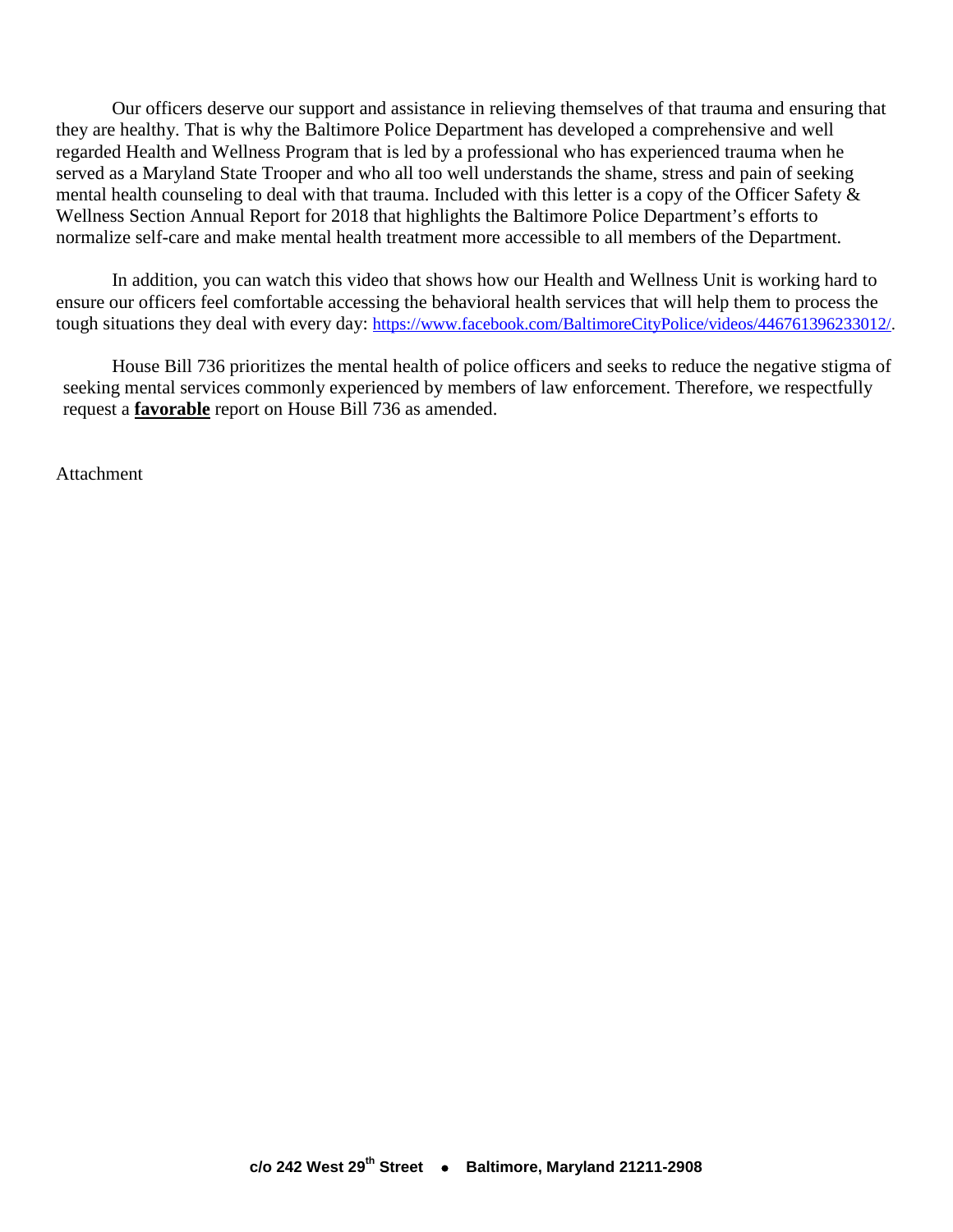# **OFFICER SAFETY & WELLNESS SECTION Annual Report FY 2018**

## **Section I - Early Intervention Unit Section II - Health and Wellness Unit**

### **Table of Contents**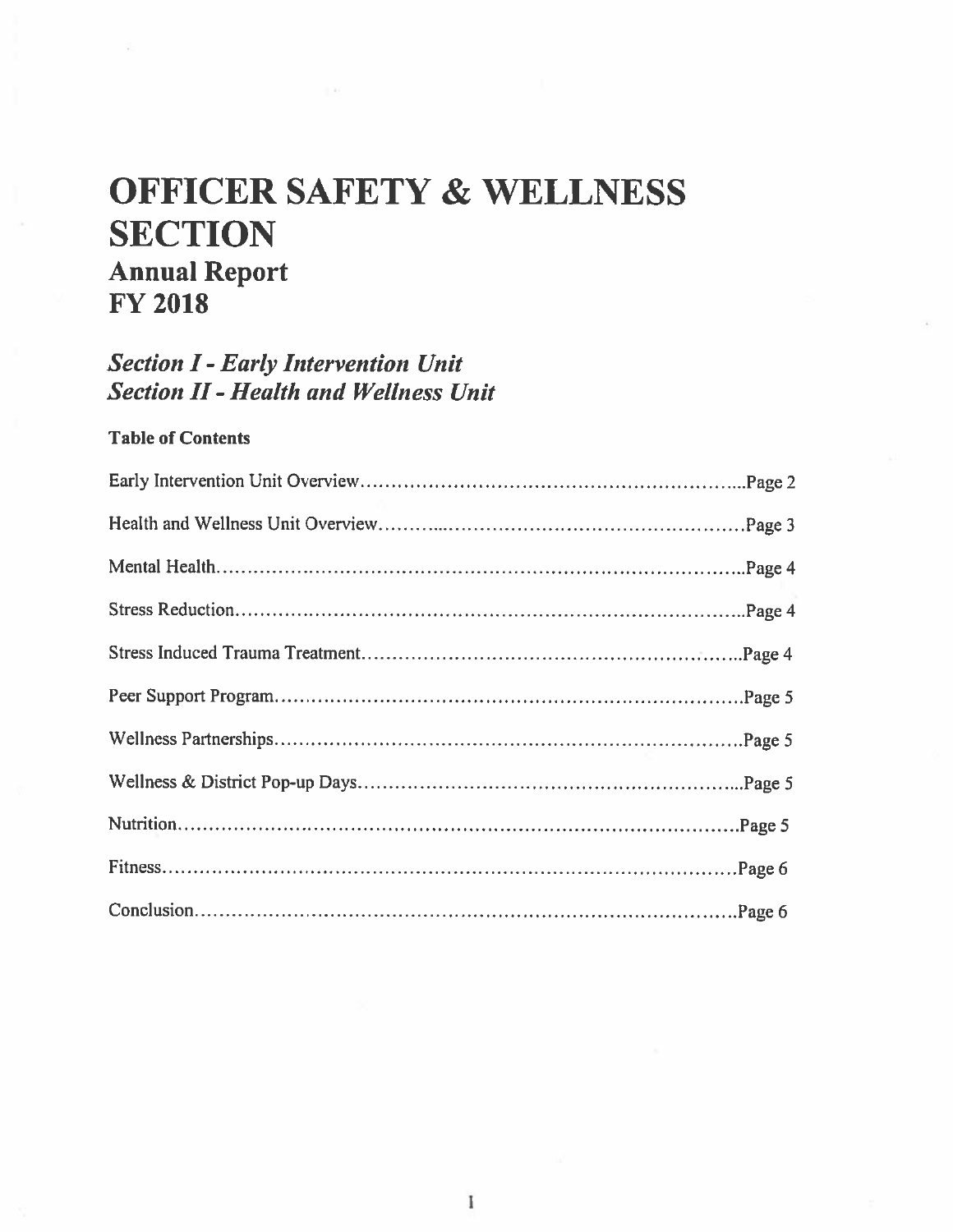#### **Section I: Early Intervention Unit**

**Mission Statement:** The Early Intervention Unit recognizes problematic behavior and develops problem-solving strategies to assist members of the Baltimore Police Department in improving their performance.

Since the beginning of 2018, there have been 99 Early Intervention Sessions completed by the Baltimore Police Department. Each of these sessions have been broken down into one of three categories, a Phase One, Phase Two and Phase Three Intervention. From January 1 to December 31, 2018 there have been 50 Phase One Interventions, (conducted by individual commands), 45 Phase Two Interventions and 4 Phase Three Interventions, conducted by the Early Intervention Unit staff.

In addition to Early Intervention-related responsibilities, the Officer Safety and Wellness Section has conducted 162 Support and Guidance Sessions. Support and Guidance Sessions are conducted when a member has been affected by a traumatic incident, which does not trigger an alert within the Early Intervention Unit's Database. These incidents include, but are not limited to, police-involved shootings, untimely deaths of family members and situations in which employees have been the victim of domestic violence.

In addition to Intervention and Support and Guidance Sessions, in 2018 members of the Early Intervention Unit revised the former Baltimore Police Department's Policy, 315, "Professional Enhancement Program Early Warning System," which is now found under Policy 1707, "Early Intervention System," These revisions reflect the Department's current guidelines pertaining to Early Intervention. The "Early Intervention Supervisory Response Form," was also created in 2018 and can be found as BPD Form 165 in Novell's Forms and Reports.

In 2018 the Early Intervention Unit documented an increase in supervisory referrals for Support and Guidance Sessions to be conducted by the Officer Safety and Wellness Section. The significant increase in individual supervisors taking more of an interest and giving more attention to the needs of their subordinates is a direct result of the growth, development and promotion of the departments newly designed Health and Wellness programs.

Continued interest in the Baltimore Police Department's Early Intervention System has peaked by publications from various media outlets, to include TIME Magazine and Baltimore's FOX 45 News, among others. TIME Magazine journalist conducted an interview with Director Vernon Herron and published an article related to the growth, development and awareness of Health and Wellness related initiatives in modern policing. Additionally, Baltimore's FOX 45 News conducted serval interviews with Director Herron and members of the department, who have benefited from the Health and Wellness programs and initiatives created under Herron's leadership. As a result of these interviews and testimonies, a nationally televised 3 part series entitled The Weight of the Badge was broadcasted praising the work of the Section for assisting members of the Baltimore Police Department.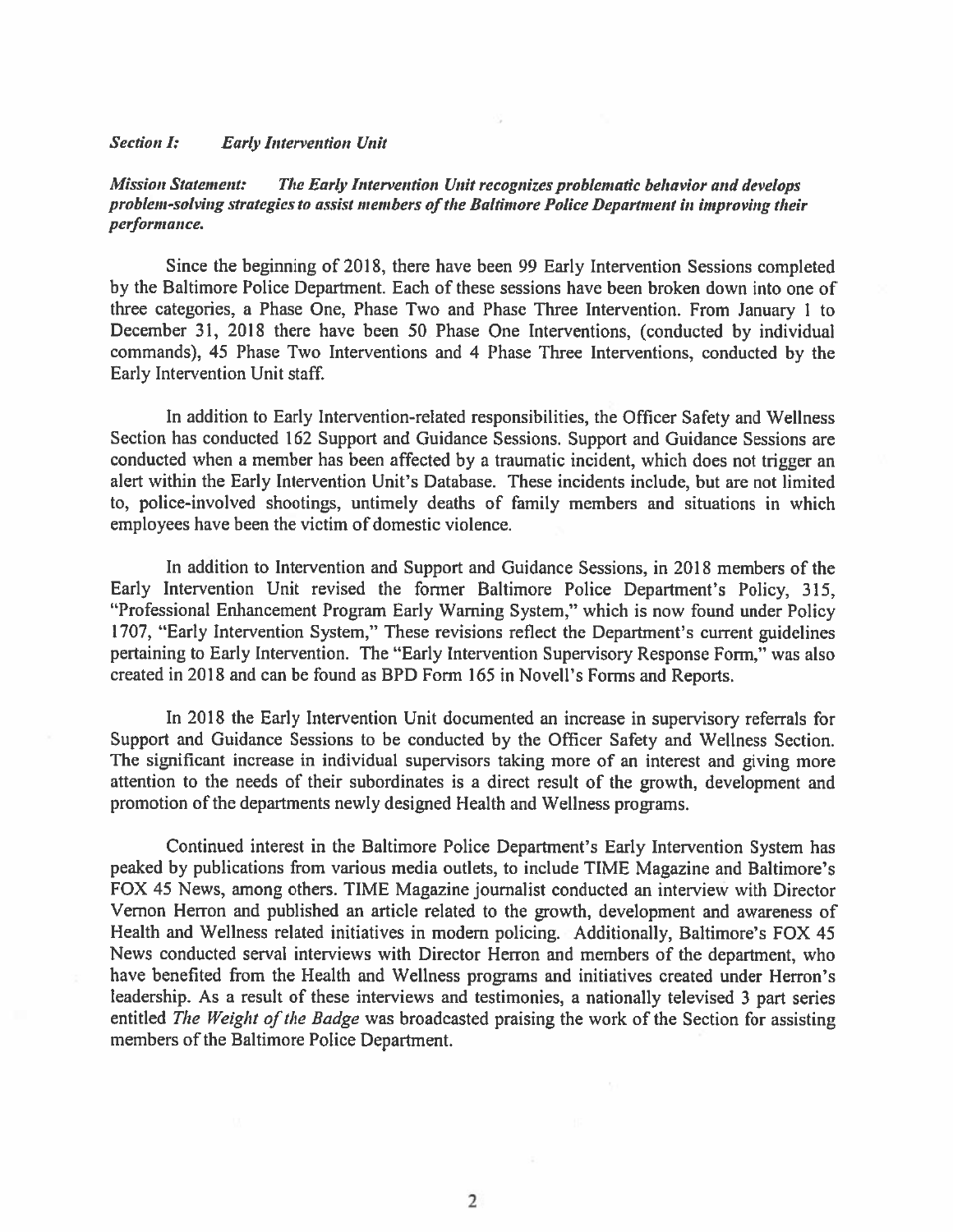In an effort to improve productivity, members of the Early Intervention Unit have recorded plaguing issues. For instance, the current IAPro Alert Tracking Program, used by the Early Intervention Unit continues to draw scrutiny by analysts and has caused delayed or missed alerts on several occasions which have been reported to IAPro. The system is not capable of screening routine entries into the system and distinguishing them from actual alerts. The current process is time-consuming and requires an inordinate amount of hours be spent filtering through entries that are not useful when determining that an intervention is warranted.

Even though these issues persist, meetings with the Information and Technology Section to obtain new software have been encouraging. When the current technology system is enhanced, it will allow a more efficient process to identify alerts. In spite of the technological discords, interventions as well as Support and Guidance's continue to increase with direct clinical referrals to the BPD's employee assistance provider.

The Baltimore Police Department's 2017 partnership with BHS, a health and wellness organization, which offers a wide range of assistance for personal and professional challenges, has blossomed into a much needed and appreciated resource for many members and their families.

In 2018, the Officer Safety and Wellness Section absorbed the physical offices previously occupied by the department's Equal Opportunity and Diversity Section and brought on additional staff consisting of two civilian contract specialists. These extra minds and eyes work tirelessly to seek out members who may be displaying potential/problematic behavior in an ailing system of alerts.

#### **Section II Health and Wellness Unit**

Mission Statement: The mission of the Health & Wellness Unit is to create the most robust health and wellness program in the nation, and in order to do so we had to identify important areas of focus based on the needs of the Baltimore Police Department.

Areas of focus by the Health and Wellness Unit include:

- 1. Mental Health
- 2. Stress Reduction
- 3. Stress Induced Trauma Treatment
- 4. Suicide Prevention
- 5. Physical Fitness
- 6. Nutrition
- 7. Peer Support

The Health & Wellness Unit focus includes, but is not limited to providing resources for mental health, stress reduction, stress induced trauma assistance, peer to peer support, wellness partnerships, nutritional services and more. In 2018 the Health and Wellness unit was able to accomplish...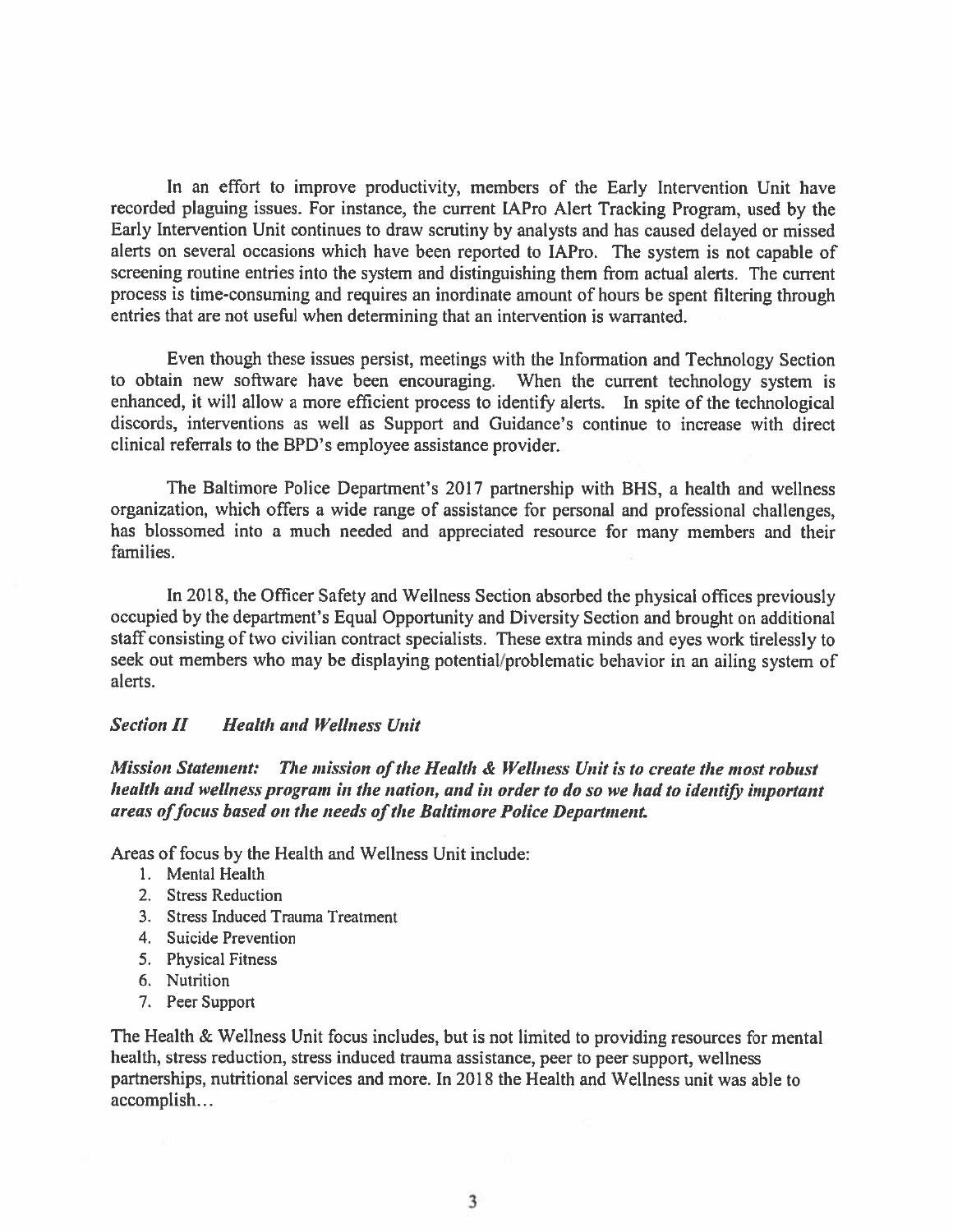#### **Mental Health**

At the beginning of 2018, mental health became a top priority following the increase of Support and Guidance's led by the Early Intervention team. The mistrust officers had in the department's previous EAP was at the forefront of conversations in the Health & Wellness Unit. To regain trust, the Officer Safety and Wellness Section began a campaign that placed our new mental health partner, BHS, in front of police officers by offering immediate confidential clinical support following all police involved shootings and other traumatic events or critical incidents. BHS serves as the voluntary and confidential program that provides free assessments, counseling, and referrals for personal and work-related concerns, such as stress, financial issues, legal issues, family problems, office conflicts, and alcohol and substance abuse disorders.

Additionally, members who are involved in certain critical or traumatic incidents are immediately referred to the EAP or the Officer Safety and Wellness Section (OSW). To further promote services provided by the new EAP (BHS) and OSW, posters were printed, framed, and placed on every floor of the Headquarters building and all nine police district stationhouses. Photographs of actual BPD members were used with their consent to affirm a sense of familiarity when seen by other members. The posters were enhanced with various taglines, such as "Policing Your Thoughts Comes First," "Protect Your Mental Health," and "For a free and confidential session, contact BHS at 1-800-327-2251."

Patrol officers were further introduced to BHS at roll call in each district, on all 3 shifts (Adam, Baker, and Charlie) through a series of roll call trainings. BHS flyers were handed out along with business cards at each district. Officers were assured that BHS is a voluntary. confidential, and trustworthy mental health provider. BHS flyers were sent to each member of the department (civilian and sworn) via email and PowerDMS.

As a result:

- 212 members utilized our EAP's General Services (i.e., Counseling, Legal, Daycare, etc.)
- $\bullet$ 24 members utilized Substance Abuse Services.

#### **Stress Reduction**

OSW has conducted weekly in-service classes on Managing Stress to include command members, new sergeants, new lieutenants as well as the general sworn membership and the civilian police academy class of 2018. More than half of the department was able to take part in this class which provided counseling, breathing and mindfulness during the 2018 in-service training session and Officer Safety and Wellness anticipates reaching everyone by end of 2019.

#### **Stress Induced Trauma Treatment**

Onsite EAP consultation(s) for police involved shootings:

Ten (10) members.

In 2018 the Officer Safety & Wellness Section collaborated with our EAP provider, BHS, to initiate a new response to traumatic/critical incidents. As stated, officers who were involved in police involved shooting immediately received a Critical Incident Stress Debriefing by a Mental Health Professional.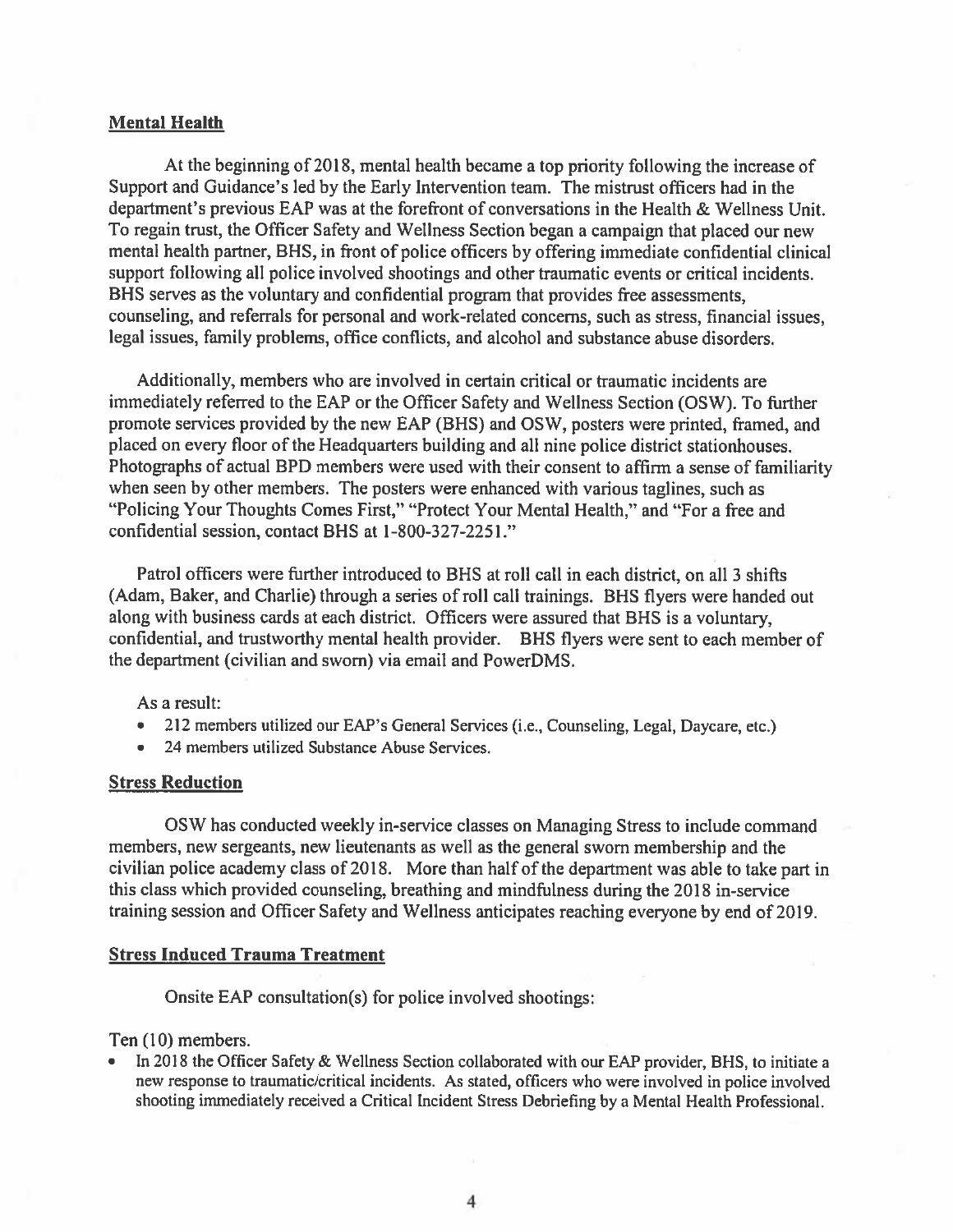- Since the inception of this initiative, officers are returning to full duty 56%  $\bullet$ faster in 2018 compared to 2017.
- The institution of the EAP program has led to an average number of days on leave in 2018 of 48 days versus 110 days in 2017.

#### **Peer Support Program**

In 2018, the Officer Safety and Wellness Section formulated the first ever Baltimore Police Department Peer Support Program and identified volunteers to be trained and participate as peer support mentors.

- Training was conducted by an ICISF approved instructors will teach "Assisting Individuals in Crisis & Group Crisis Intervention."
- Outcomes of the training resulted in Peers' ability to provide demobilizations, defusing, and Critical Incident Stress Debriefings.

\*\*ICISF = International Critical Incident Stress Foundation.

#### **Wellness Partnerships**

To address additional physical and nutritional needs of officers, in spring of 2018, the Officer Safety and Wellness Section began to create partnerships with various physical and nutritional service providers. As of December 2018 there have been approximately 32 wellness provider partnerships created. These partnerships were marketed through a series of district pop-up fairs and an all-inclusive Family Wellness Fair, held on November 10, 2018.

#### **Wellness & District Pop-up Days**

These health and wellness pop-up events were held in all nine districts as well as OPR and E&T placing our partners in direct communication with officers and civilian staff members.

- District pop-ups touched an average of 70 members per district (reaching at least 2/3rd of each district membership)
- Approximately 300 attendees (members & families).
- 32 wellness vendor/partners.
- 18 wellness donors (resorts, meal prep, hotels, fitness programs).
- Endorsed by the FOP, HOLEA, and The Vanguard Justice Society  $\bullet$  .

As a result of these district wellness fairs:

- Approximately 4 officers have requested nutritional services.
- 18 members have signed up for Jimmy's Famous Meals, a healthy meal prep service.
- 7 members have sought physical therapy both preventative and post-injury.
- 11 members have signed up for financial planning, including 3 cadets and 2 trainees

#### **Nutrition**

OSW is aligned with several licensed nutritionists, as well as Jimmy's Famous Meals, who provides meal prep services, both providing the opportunity to educate officers on how to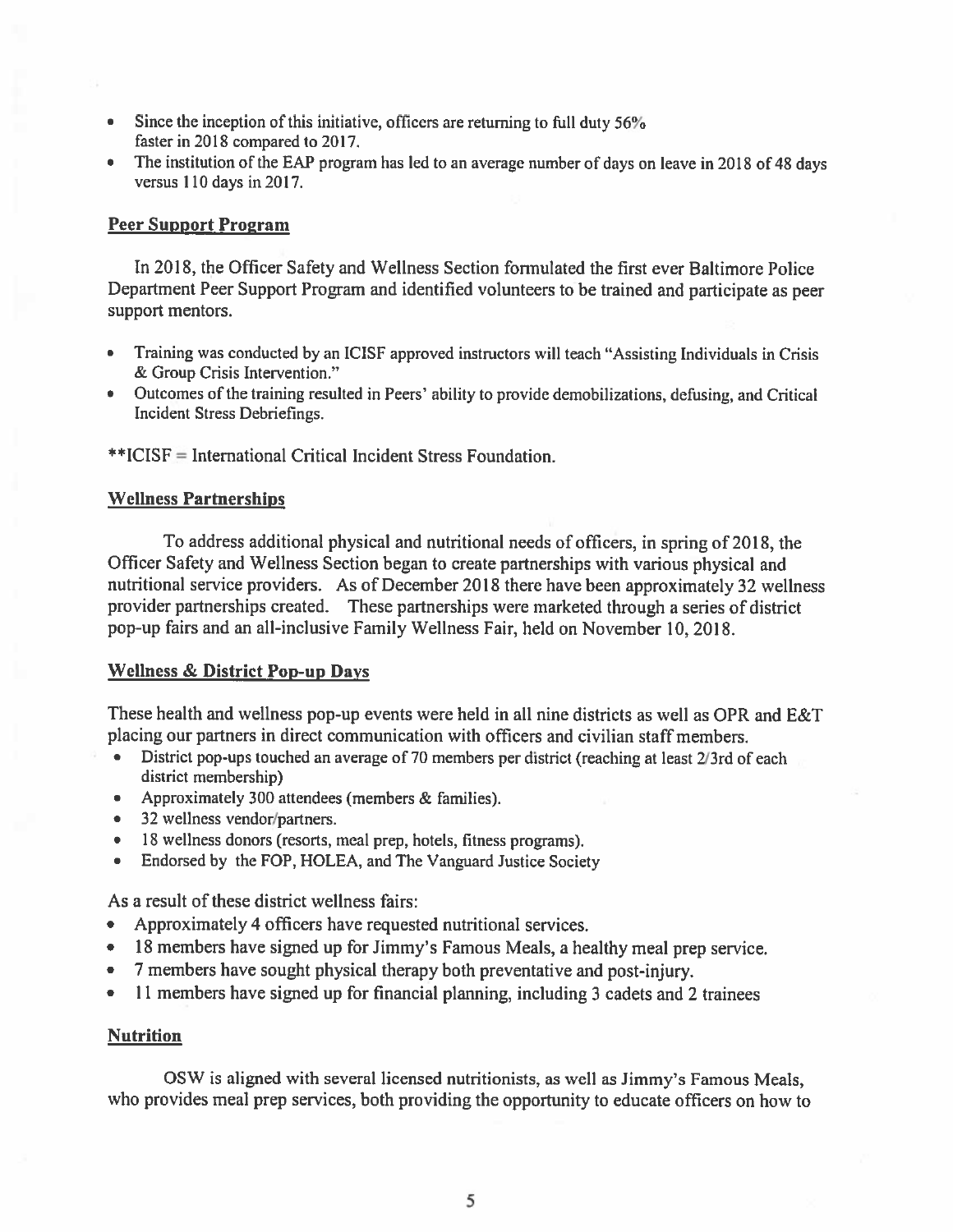improve nutritional health while offering discounted nutritional meal-prep services. Jimmy's Famous Meals offers members a variety of healthy meals directly delivered to each district.

#### **Fitness**

Fitness initiatives included the organization of the first ever BPD Hiking Club. The Hiking Club was initiated in August 2018 and ran through November 2018. Participants hiked a total of 14 trails and 81.15 miles. At the completion of the hiking season, of the 38 participants a detective was honored by the Director of the Officer Safety and Wellness Section and command with the "2018 BPD Hiking Club Wellness Award" for hiking the most miles in the season.

Additionally, the Officer Safety and Wellness Section, has created a pilot program with FX Well to initiate a comprehensive fitness program including preventative physical therapy, personal training, and nutritional incentives.

#### **Conclusion**

2018 was a monumental year for the Officer Safety and Wellness Section, with an EAP at double the national average for utilization and referrals to the section steadily increasing. With that in mind, the Officer Safety and Wellness Section will continue its relentlessly efforts for the overall wellness of all members. In that, OSW will continue its 2019 planning to include numerous mental, physical and nutritional initiatives. These initiatives include the activation of the Peer Support Program, Lunch and Learn education series on techniques to reduce mental and physical stressors, and signs of addiction, PTSD, and recognizing mental distress. To ensure maximum awareness is reached, OSW will continue to include District Pop-Ups and Family and Wellness Health Fair for the BPD members and their families.

These monumental strides have been established with limited resources, but as awareness grows, additional resources become necessary for the optimal realization. One such recommendation is an increase in additional staffing to implement consent decree mandated requirements. The upgrade of technology for the Early Intervention Unit to more quickly review, access, and help members of the department is an essential need. An increase in funding to host and conduct necessary outreach and trainings is also imperative. In summary these changes would vastly improve the section's capability in accomplishing its mission of supporting our members by protecting their mental and physical health and supporting them in times of need while attempting to identify and correct potential problematic behavior.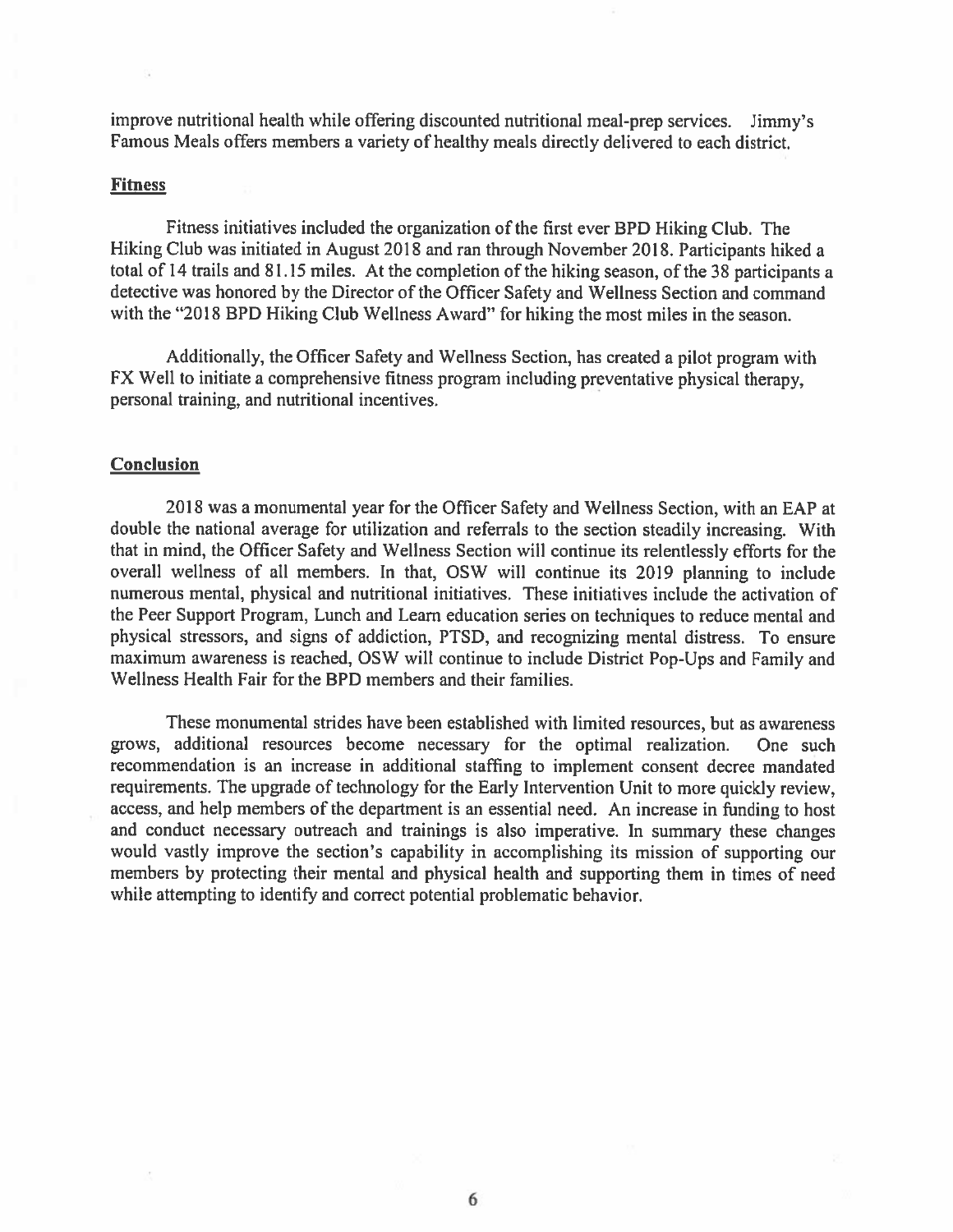